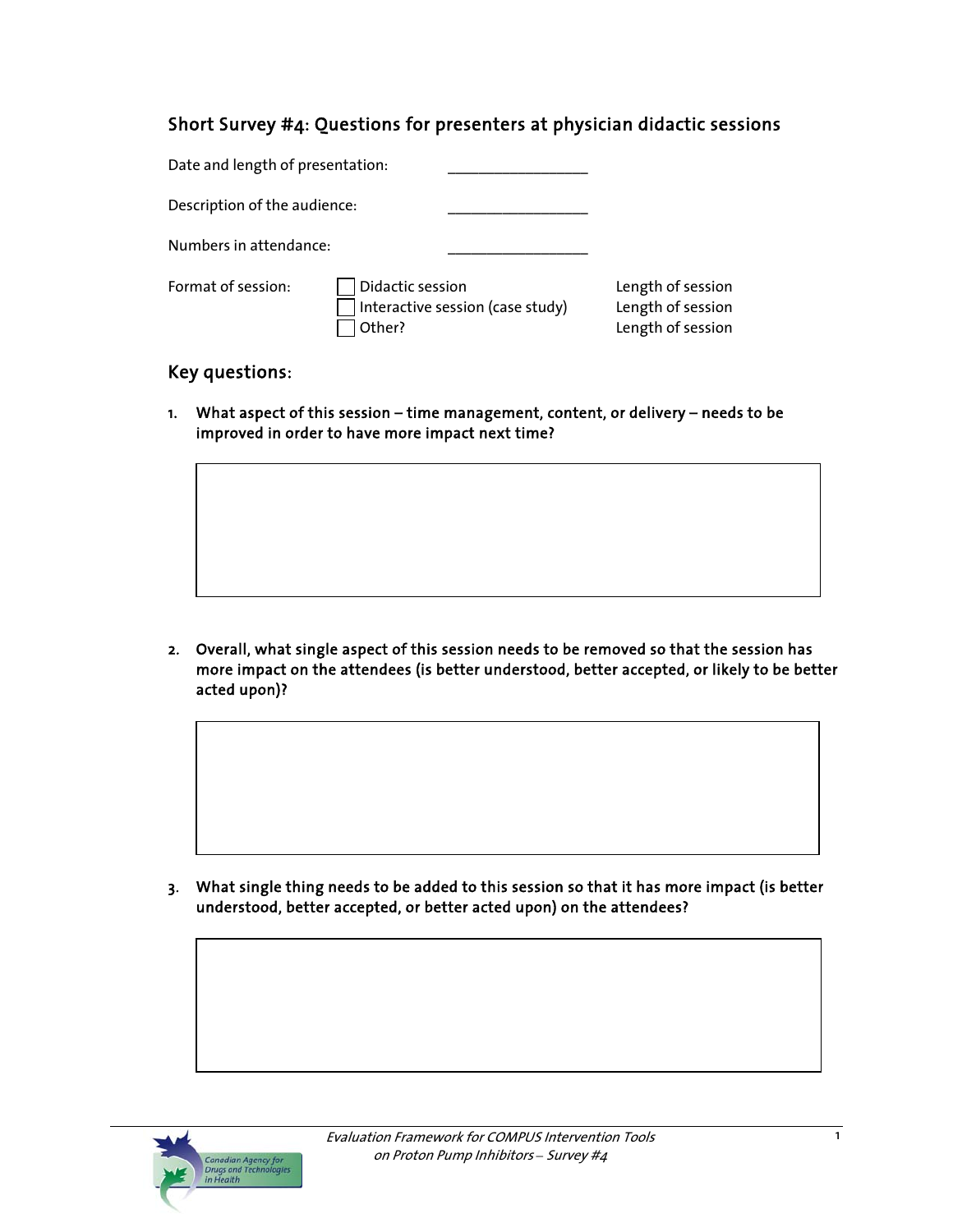## Long Survey #4: Questions for presenters at physician didactic sessions

| Date and length of presentation: |                                                                |                                                             |
|----------------------------------|----------------------------------------------------------------|-------------------------------------------------------------|
| Description of the audience:     |                                                                |                                                             |
| Numbers in attendance:           |                                                                |                                                             |
| Format of session:               | Didactic session<br>Interactive session (case study)<br>Other? | Length of session<br>Length of session<br>Length of session |

# Key Questions:

1. What was your impression of the overall energy and enthusiasm for the subject (as evidenced by the level of questions and discussion)?

| Positive         |
|------------------|
| Neutral          |
| Uninspired       |
| Unable to assess |

## 2. In terms of satisfaction, what was the response of the attendees concerning their:

## (a) Interest in the material:

| very important |  |  |  |  |  | not important at all   unable to assess |  |
|----------------|--|--|--|--|--|-----------------------------------------|--|
|----------------|--|--|--|--|--|-----------------------------------------|--|

#### (b) Support for the key messages:

| very important |  |  |  |  |  | not important at all   unable to assess |  |
|----------------|--|--|--|--|--|-----------------------------------------|--|
|----------------|--|--|--|--|--|-----------------------------------------|--|

## (c) Satisfaction with the material:

very important  $1 \t2 \t3 \t4 \t5 \t not important at all | unable to assess$ 

## (d) Satisfaction with your answers to their questions:

|  | very important |  |  |  |  |  | not important at all $\vert$ unable to assess |  |
|--|----------------|--|--|--|--|--|-----------------------------------------------|--|
|--|----------------|--|--|--|--|--|-----------------------------------------------|--|

## 3. The amount of evidence used to support the key messages in the PPI presentation was:

- Overwhelming
- More than necessary
- Just right
- Insufficient
	- Unable to assess